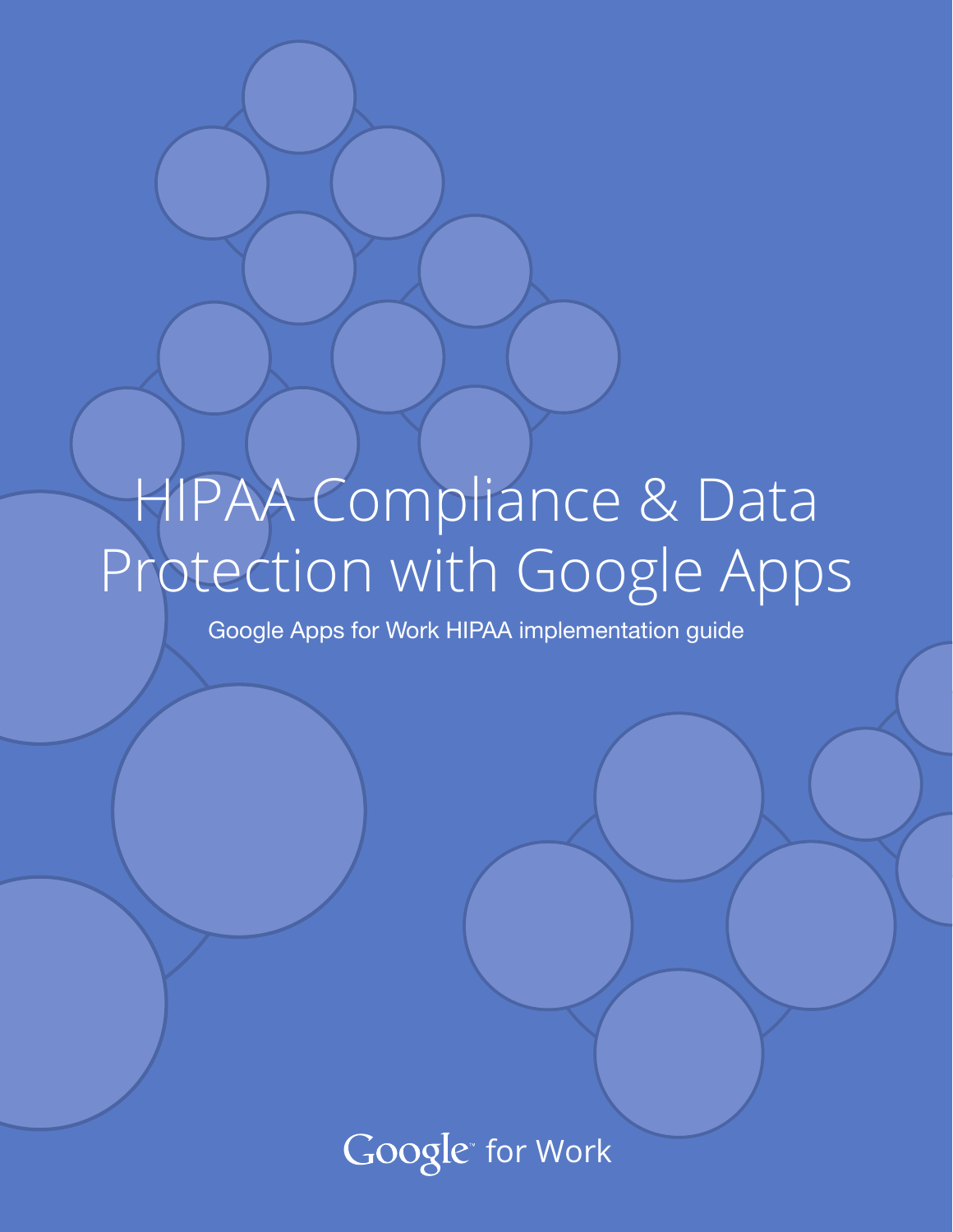# HIPAA Compliance & Data Protection with Google Apps

[Using Google Services with PHI](#page-2-0) [What to Consider for Specific Google Apps Core Services](#page-3-0) [Additional Considerations for HIPAA Compliance](#page-7-0) [Separating user access within your domain](#page-7-0) [Use of third party applications](#page-8-0) [Security best practices](#page-8-0) [Security Audits and Certifications](#page-8-0) [Additional Resources](#page-9-0)

Google works to keep users' data secure in the cloud in a reliable, compliant way.

The combination of security and privacy lead to a strong ecosystem that keeps your information safe. For customers who are subject to the requirements of the Health Insurance Portability and Accountability Act (known as HIPAA, as amended, including by the Health Information Technology for Economic and Clinical Health – HITECH – Act), [Google Apps supports HIPAA compliance.](https://support.google.com/a/answer/3407054)

This guide is intended for security officers, compliance officers, IT administrators, and other employees in organizations who are responsible for HIPAA implementation and compliance with Google Apps. Under HIPAA, certain information about a person's health or health care services is classified as Protected Health Information (PHI). After reading this guide, you will understand how to organize your data on Google services when handling PHI to help meet your compliance needs. Customers are responsible for determining if they are a Business Associate (and whether a **HIPAA Business** [Associate Agreement \(BAA\)](https://support.google.com/a/answer/3407054) with Google is required) and for ensuring that they use Google services in compliance with HIPAA.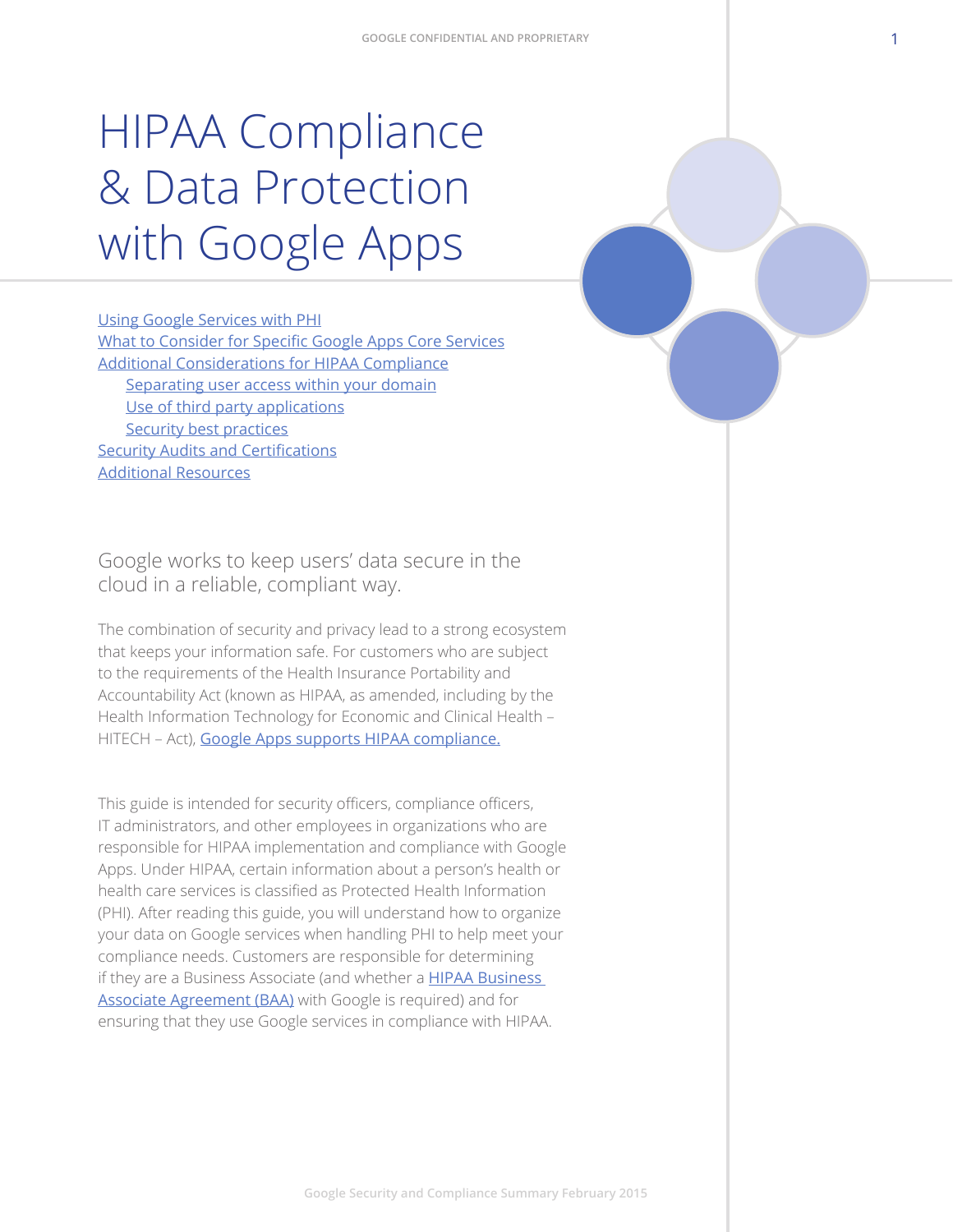### <span id="page-2-0"></span>Using Google Services with PHI

Google Apps customers who are subject to HIPAA and wish to use Google Apps with PHI must sign a [Business Associate Agreement \(BAA\)](https://support.google.com/a/answer/3407074) with Google. Per the Google BAA, PHI is allowed only in a subset of Google services. These Google covered services, which are "Included Functionality" under the HIPAA BAA, must be configured by IT administrators to help ensure that PHI is properly protected. In order to understand how the Included Functionality can be used in conjunction with PHI, we've divided the Google Apps Core Services ("Core Services") covered by your Google Apps Agreement into three categories. Google Apps administrators can limit which services are available to different groups of end users, depending on whether particular end users will use services with PHI.

- **1. HIPAA Included Functionality: All users can access this subset of Core Services for use with PHI under the Google Apps HIPAA BAA as long as the health care organization configures those services to be HIPAA compliant:** Gmail, Google Drive (including Docs, Sheets, Slides, and Forms), Google Calendar, Google Sites, and Google Apps Vault [\(see full list of Google Apps Core Services here\)](http://www.google.com/apps/intl/en/terms/user_features.html).
- **2. Core Services where PHI is** *not* **permitted: There are certain remaining Core Services that may not be used in connection with PHI.** Google Apps administrators can choose to turn on these remaining Core Services, which include Hangouts, Contacts, and Groups, for its users, but it is their responsibility to not store or manage PHI in those services. Please see ["Separating user access within your domain"](#page-7-0) for further details on how to utilize organizational units.
- **3. Other Non-Core Services Offered by Google: PHI is** *not* **permitted in other Non-Core Services offered by Google where Google has not made a separate HIPAA BAA available for use of such service.** All other Non-Core Services not covered by your Google Apps Agreement, including, for example, (without limitation) YouTube, Google+, Blogger, and Picasa Web Albums [\(see list of Additional Google Services](https://support.google.com/a/answer/181865) [here\)](https://support.google.com/a/answer/181865), must be disabled for Google Apps users who manage PHI within the Included Functionality. Only users who do not use Included Functionality to manage PHI may use those separate Non-Core Services offered by Google (under the separate terms applicable to these Google services). Please see ["Separating user access within your](#page-7-0) [domain"](#page-7-0) for further details on how to utilize organizational units.

To manage end user access to different sets of Google services, Google Apps administrators can create organizational units to put end users who manage PHI and end users who do not into separate groups. Once these units are set up, an administrator can turn specific services on or off for groups of users. Those who manage PHI, for instance, should have YouTube and Google+ turned off. Please see "Separating user access within [your domain"](#page-7-0) in the ["Additional Considerations for HIPAA Compliance"](#page-7-0) section below for further details on how to utilize organizational units.

To learn more about how Google secures your data, please review our [Google Apps security whitepaper](https://www.google.com/work/apps/business/resources/docs/security-whitepaper.html).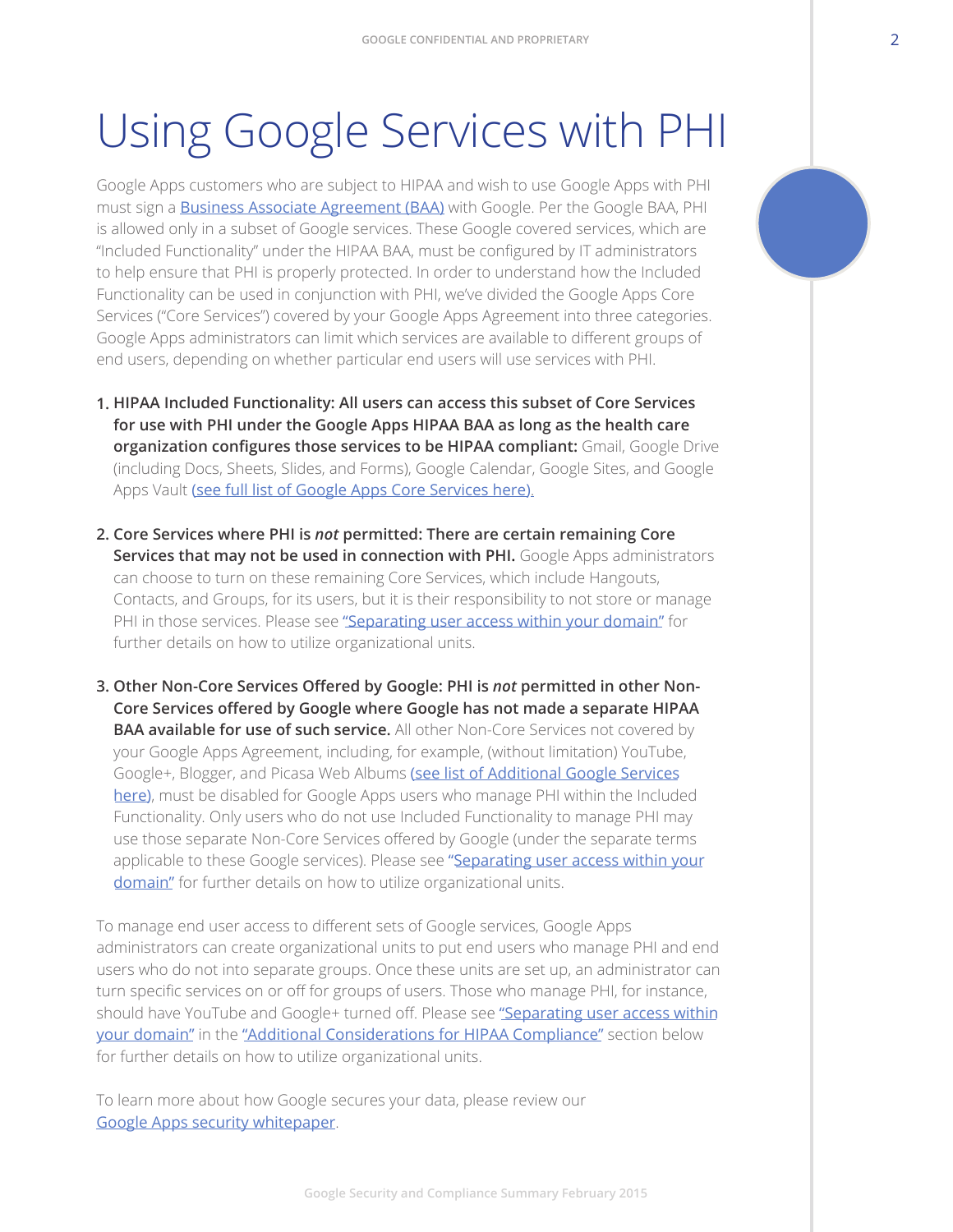## <span id="page-3-0"></span>What to Consider for Specific Google Apps Core Services

Every Google Apps Core Service has specific settings to adjust to help ensure that data is secure, used, and accessed only in accordance with your requirements. Here are some actionable recommendations:

### Monitoring account activity

The Admin console reports and logs make it easy to examine potential security risks, measure user collaboration, track who signs in and when, analyze administrator activity, and much more. To monitor logs and alerts, admins can [configure notifications](https://support.google.com/a/answer/3230421?hl=en) to send them alerts when Google detects these activities: suspicious login attempts, user suspended by an administrator, new user added, suspended user made active, user deleted, user's password changed by an administrator, user granted admin privilege, and user's admin privilege revoked. The admin can also [review reports and logs](https://support.google.com/a/answer/6000239) on a regular basis to examine potential security risks. The main things to focus on are key trends in the **[highlights](https://support.google.com/a/answer/6000244)** section, overall exposure to data breach in [security](https://support.google.com/a/answer/6000269), files created in [apps usage activity](https://support.google.com/a/answer/4579578), [account activity](https://support.google.com/a/answer/4580176), and audits.

#### Gmail

Gmail provides controls to ensure that messages and attachments are only shared with the intended recipients. When composing emails and inserting files using Google **[Drive](https://support.google.com/mail/answer/2480713)** that potentially contain PHI, end users can choose to **[share only](https://support.google.com/mail/answer/2487407)** with the intended recipients. If the file is not already shared with all email recipients, the default will be to share the file with ["Anyone with the link"](https://support.google.com/drive/answer/2494886) within the Google Apps domain. Change the link sharing settings to "Private."

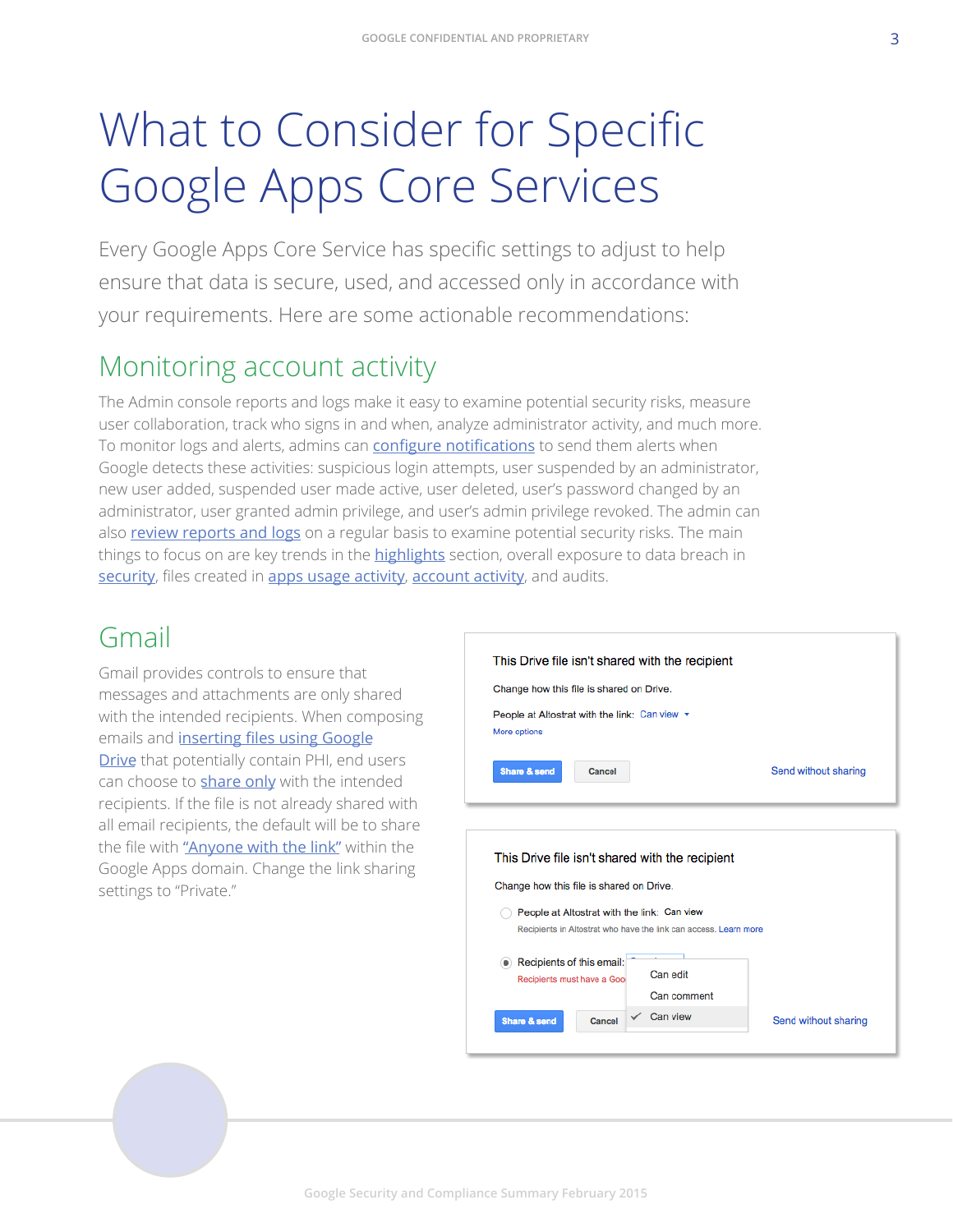#### Drive (including Docs, Sheets, Slides, and Forms)

Employees can choose how visible files and folders are, as well as the editing and sharing capabilities of collaborators, when [sharing files in Google Drive \(including Docs, Sheets,](https://support.google.com/drive/answer/2494822)  [Slides, and Forms\)](https://support.google.com/drive/answer/2494822).



Admins can set file [sharing permissions](https://support.google.com/a/answer/60781) to the appropriate visibility level for the Google Apps account. Admins can "Restrict" or "Allow" employees to share documents outside the domain, and set the default file visibility to "Private."

| <b>Link Sharing</b><br>Locally applied | <b>Link Sharing Defaults</b><br>Select the default link sharing setting |
|----------------------------------------|-------------------------------------------------------------------------|
|                                        | for a newly created file:                                               |
|                                        | <b>OFF</b><br>$\bullet$                                                 |
|                                        | Only the owner has access until he                                      |
|                                        | or she shares the file.                                                 |
|                                        | ON - People at admin.altostrat.com with the link                        |
|                                        | People at admin.altostrat.com who                                       |
|                                        | have the link can access the file.                                      |
|                                        | ON - People at admin.altostrat.com                                      |
|                                        | People at admin.altostrat.com can                                       |
|                                        | find and access the file.                                               |

Admins should consider disabling third party applications that can be installed, such as [Google Drive apps](https://support.google.com/drive/answer/2500820) and [Google Docs add-ons](https://support.google.com/a/answer/4530135). Admins should review the **[security](https://support.google.com/drive/answer/2523079)** of these applications, as well as any corresponding security documentation provided by the third party developer.

Allow users to install Google Drive apps Google Drive apps allow users to open their files in web apps installed from the Chrome Web Store. <sup>O</sup>

Allow users to install Google Docs add-ons Docs add-ons allow users to use Docs features built by other developers.  $\bullet$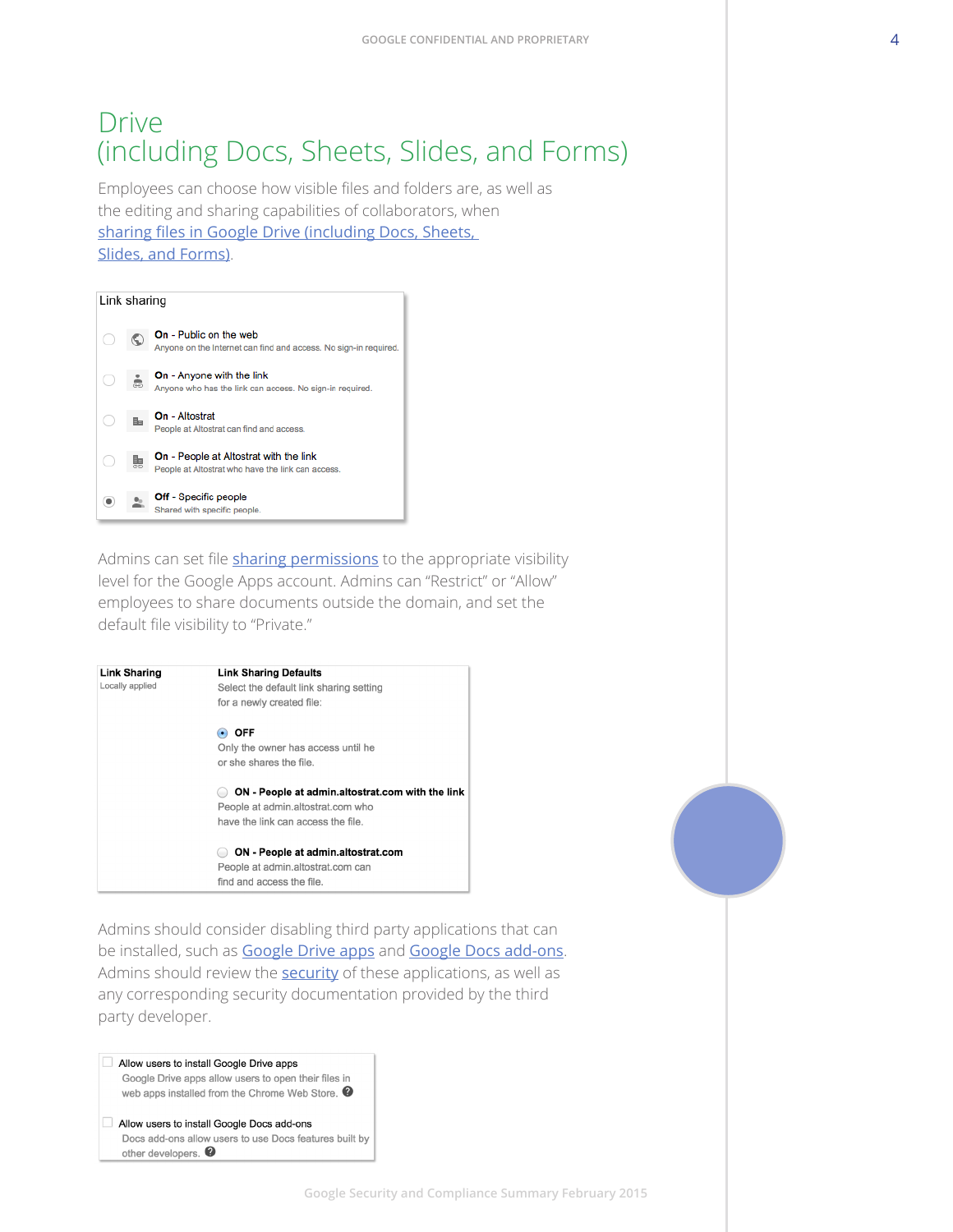#### Calendar

Within your domain, employees can change if and how their [calendar is shared](https://support.google.com/calendar/answer/143754). Admins can [set sharing options](https://support.google.com/a/answer/60765) for all calendars created in the domain. By default, all calendars share all information to anyone within your domain, and only free/busy information with all external parties. Employees should consider setting calendar entries to "Private" for meetings involving PHI. In addition, employees should consider excluding PHI from meeting titles, descriptions, and **[Hangout video calls](https://support.google.com/a/answer/4362302)**, unless proper privacy settings have been applied. Admins should consider disabling the option to automatically add Hangout video calls for employees who manage PHI.

| <b>Video Calls</b> | Automatically add video calls to events created |
|--------------------|-------------------------------------------------|
| Locally applied    | by a user                                       |

Admins should consider setting calendar sharing options to "No sharing" or "Only free/busy information" for employees who handle PHI.

| <b>External sharing</b><br>options for primary | <b>Outside Altostrat - set user ability for primary</b><br>calendars                                                                                                                                                                                |
|------------------------------------------------|-----------------------------------------------------------------------------------------------------------------------------------------------------------------------------------------------------------------------------------------------------|
| calendars<br>Locally applied                   | By default, primary calendars are not shared<br>outside Altostrat. Select the highest level of<br>sharing that you want to allow for your users.                                                                                                    |
|                                                | • Only free/busy information (hide event details)<br>Share all information, but outsiders cannot<br>change calendars<br>Share all information, and outsiders can change<br>calendars<br>◯ Share all information, and allow managing of<br>calendars |

| <b>Internal sharing</b> | <b>Within Altostrat - set default</b>                                                               |
|-------------------------|-----------------------------------------------------------------------------------------------------|
| options for primary     | Users will be able to change this default setting.                                                  |
| calendars               | Super Admins have 'Make changes and manage                                                          |
| Locally applied         | sharing' access to all calendars on the domain.                                                     |
|                         | Learn more                                                                                          |
|                         | $\bigcirc$ No sharing<br>• Only free/busy information (hide event details)<br>Share all information |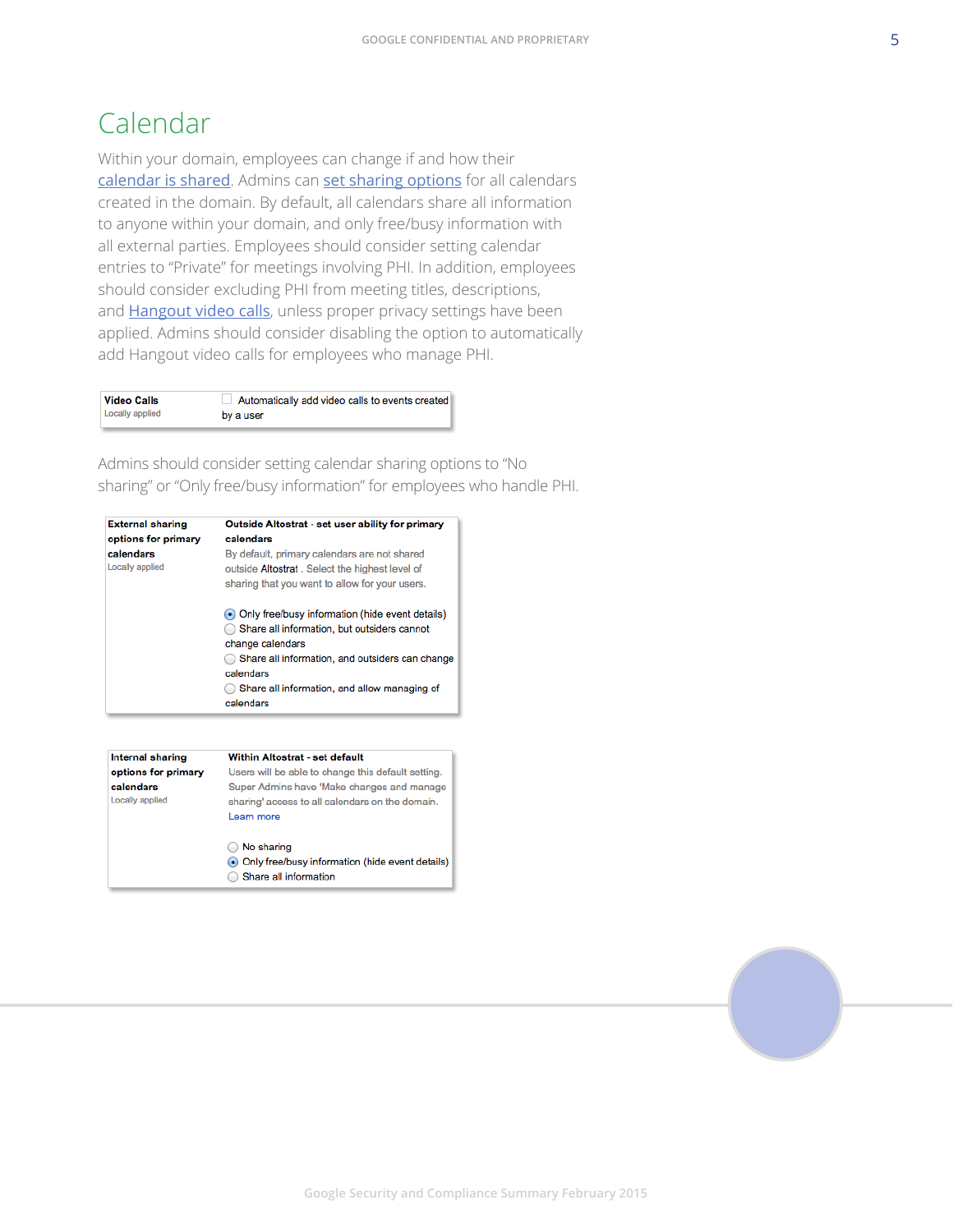#### Sites

For Sites containing PHI, employees should consider setting the [share settings](https://support.google.com/sites/answer/90594) to "Private." Employees can also turn on [page-level permissions](https://support.google.com/sites/answer/1387384) to granularly control who has access to individual web pages within a Site.

 $\times$ **Enable Page-Level Permissions** Page-level permissions allow you to control who can view or edit specific pages. We recommend you read our getting started guide before you use page-level permissions. **Turn on Page-Level Permissions** Cancel

Employees should consider setting sharing permissions appropriately, if inserting a **[Google Calendar](https://support.google.com/sites/answer/157219)** or content stored in [Google Drive \(including Docs, Sheets,](https://support.google.com/sites/answer/90569)  [Slides, and Forms\)](https://support.google.com/sites/answer/90569) into a Site. Admins should consider setting the **[default visibility for Sites to "Private](https://support.google.com/a/answer/1751957).**"

| <b>Site Visibility</b> | <b>Visibility of Sites</b>                                                             |
|------------------------|----------------------------------------------------------------------------------------|
| Locally applied        | Select the default visibility for newly created sites:                                 |
|                        | ◯ Users at Altostrat can find and edit sites<br>• Private (only visible to site owner) |

The Google Sites service, like all Google Apps Core Services, does not serve advertising or use Customer Data for advertising purposes. However, some legacy users of AdSense on Sites may [retain the ability to use the separate AdSense product](https://support.google.com/sites/answer/3156640) to display advertising on their Sites pages. Users should ensure that AdSense on Sites is disabled whenever Sites is used with PHI.

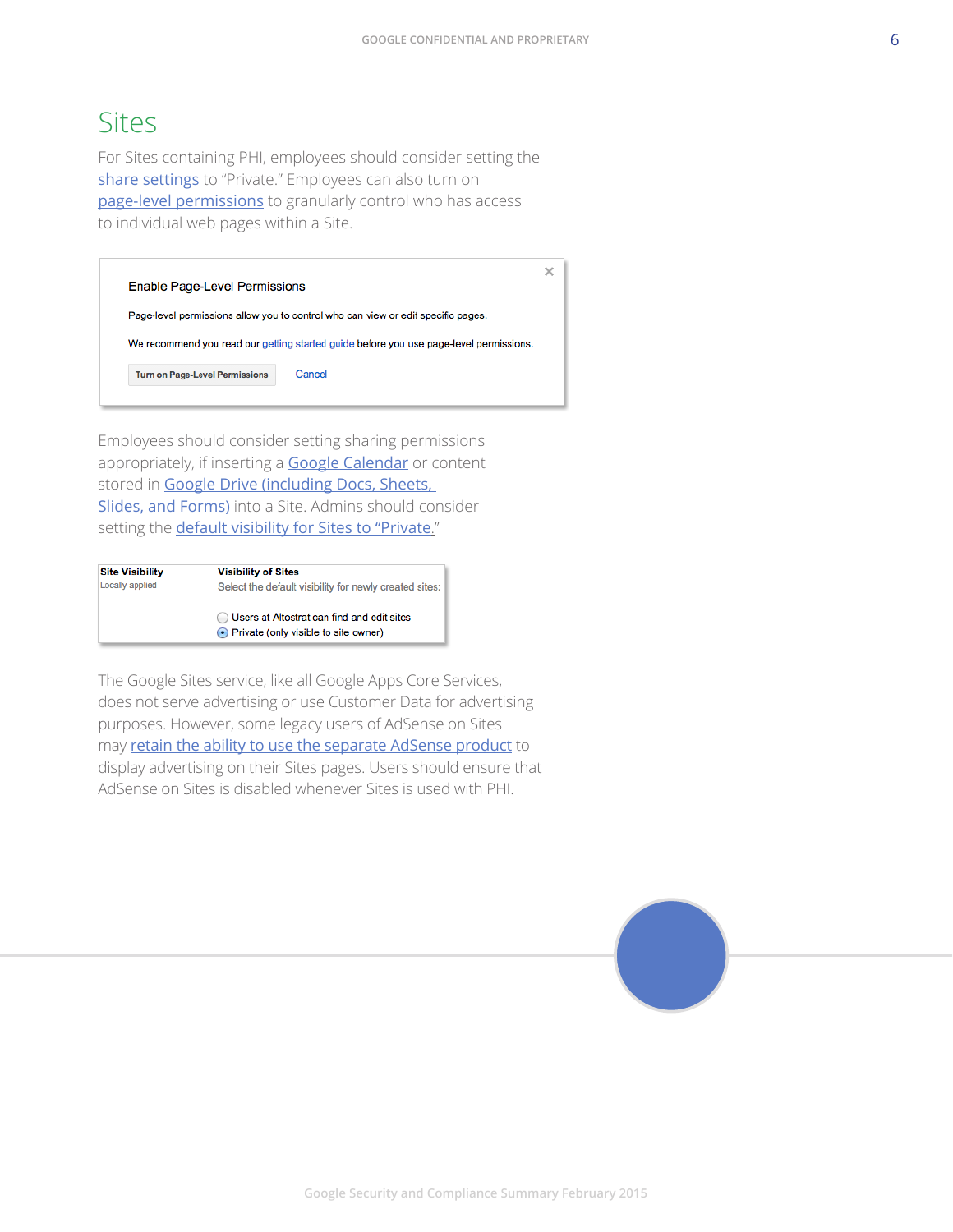# <span id="page-7-0"></span>Additional Considerations for HIPAA Compliance

#### Separating user access within your domain

To manage end user access to different sets of Google services, a Google Apps administrator can create organizational units to put end users who manage PHI and end users who do not into separate groups.Once these units are set up, the administrator can turn specific services on or off for groups of users.

In a small Google Apps account, for instance, there are typically two or three organizational units. The largest unit includes employees with most services enabled, including YouTube and Google+; another unit is for employees who may manage PHI, with certain services disabled. In a more complex Google Apps account, there are more organizational units that are often divided by department. Human resources may manage PHI, but those who do may be only a subset of HR employees. In that case, administrators could configure an HR organizational unit with most services enabled for some users, and another HR organizational unit for employees using the HIPAA Included Functionality with PHI (with certain services disabled and settings configured appropriately).

To learn more, please refer to our Support resources that discuss [how to set up organizational units](https://support.google.com/a/answer/4352075) and [how to turn services on and off](https://support.google.com/a/answer/182442).



| <b>Select org:</b>                              |                   | <b>Settings for Americas</b>                                        |
|-------------------------------------------------|-------------------|---------------------------------------------------------------------|
| admin.altostrat.com<br>$\overline{\phantom{a}}$ | Master<br>setting | ON                                                                  |
| 2FA                                             | Inherited         | Setting overridden<br>Inherit                                       |
| <b>Americas</b>                                 | Overridden        |                                                                     |
| Asia                                            | Inherited         | These changes may take up to 24 hours to<br>propagate to all users. |
| Europe<br>k.                                    | Inherited         |                                                                     |
|                                                 |                   | Cancel<br><b>Apply</b>                                              |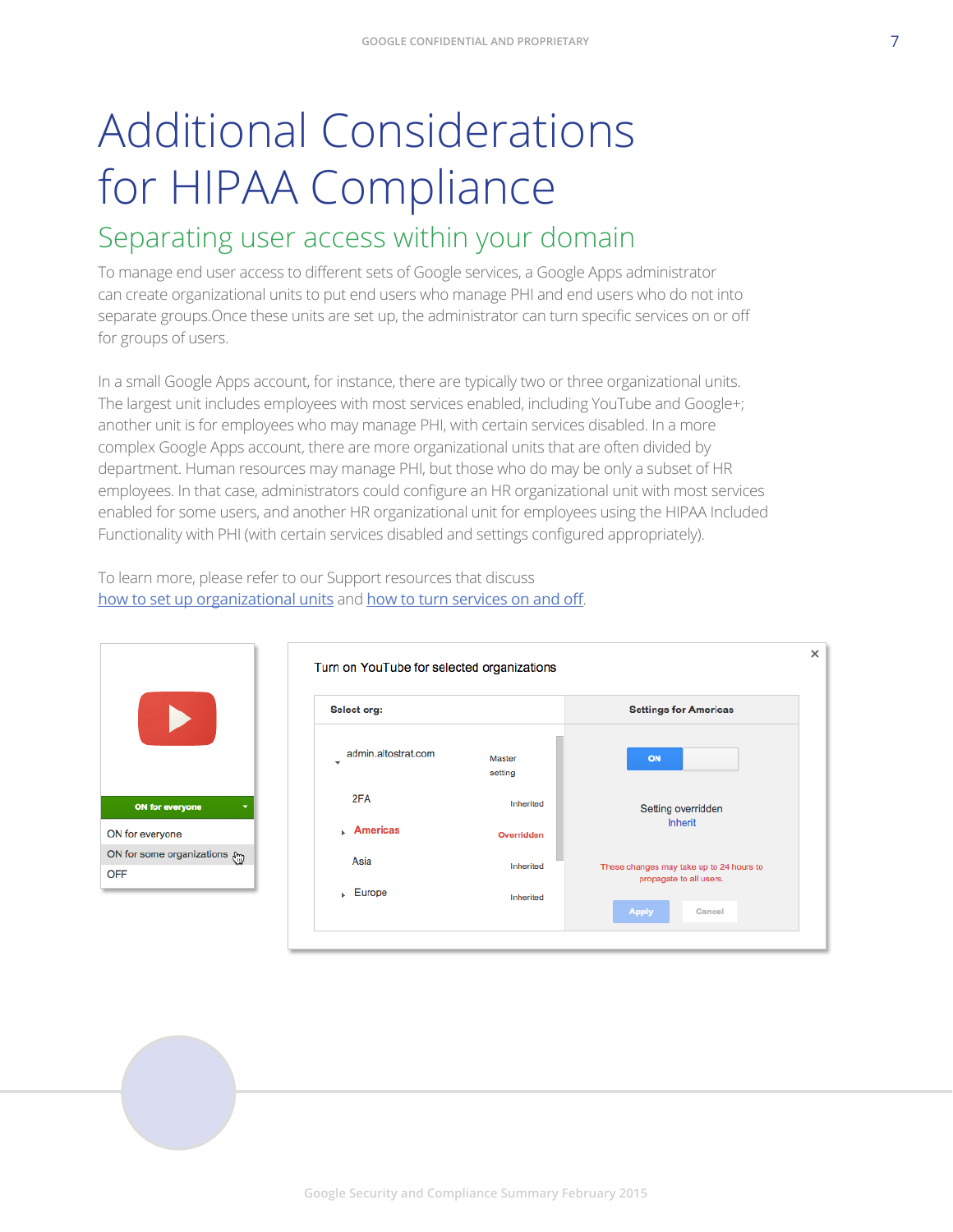### <span id="page-8-0"></span>Use of third party applications

If an end user wants to use the HIPAA Included Functionality to share PHI with a third party (or a third party application), some of the services may make it technically possible to do so. However, it is the customer's responsibility to ensure that appropriate HIPAA-compliant measures are in place with any third party (or third party application) before sharing or transmitting PHI. Customers are solely responsible for determining if they require a BAA or any other data protection terms in place with a third party before sharing PHI with the third party using Google Apps services or applications that integrate with them.

### Security best practices

To keep your data safe and secure, we recommend several [security best practices](https://support.google.com/a/answer/1360111) including:

- **Set up 2-step verification** to reduce the risk of unauthorized access in case a user's password is compromised
- **Configure enterprise sender identity technologies** sender policy framework, DomainKeys Identified Mail, and Domain-Based Message Authentication — to prevent spammers and phishers from "spoofing" your domain

### Security Audits and Certifications

A list of security and privacy controls available with Google Apps can be found on our [Security and Privacy website](https://support.google.com/a/topic/4388147).

In addition to supporting HIPAA compliance, the Google Apps Core Services are audited using industry standards such as **[ISO 27001 certification](https://services.google.com/fh/files/blogs/btd-sec-op-2014-grey.pdf)** and **[SOC 2 and SOC 3 Type II audits](https://services.google.com/fh/files/blogs/btd-sec-op-2014-grey.pdf)**, which are the most widely recognized, internationally accepted independent security compliance audits. To make it easier for everyone to verify our security, we've published our **[ISO 27001 certificate](https://services.google.com/fh/files/blogs/google-iso27001-certificate-2014.pdf)** and new SOC3 audit [report](https://support.google.com/googleforwork/answer/6056694) on our Google Enterprise [security page](https://www.google.com/work/our-approach.html).

### [Additional](#page-9-0) Resources

These additional resources may help you understand how Google services are designed with privacy, confidentiality, integrity, and availability of data in mind.

- [Google Apps Help Center](https://support.google.com/a/#topic=29157)
- [Google for Work security page](https://www.google.com/work/our-approach.html)
- [HIPAA Compliance with Google Apps](https://support.google.com/a/answer/3407054)

This HIPAA implementation guide is for informational purposes only. Google does not intend the information or recommendations in this guide to constitute legal advice. Each customer should independently evaluate its own particular use of the services as appropriate to support its legal compliance obligations.